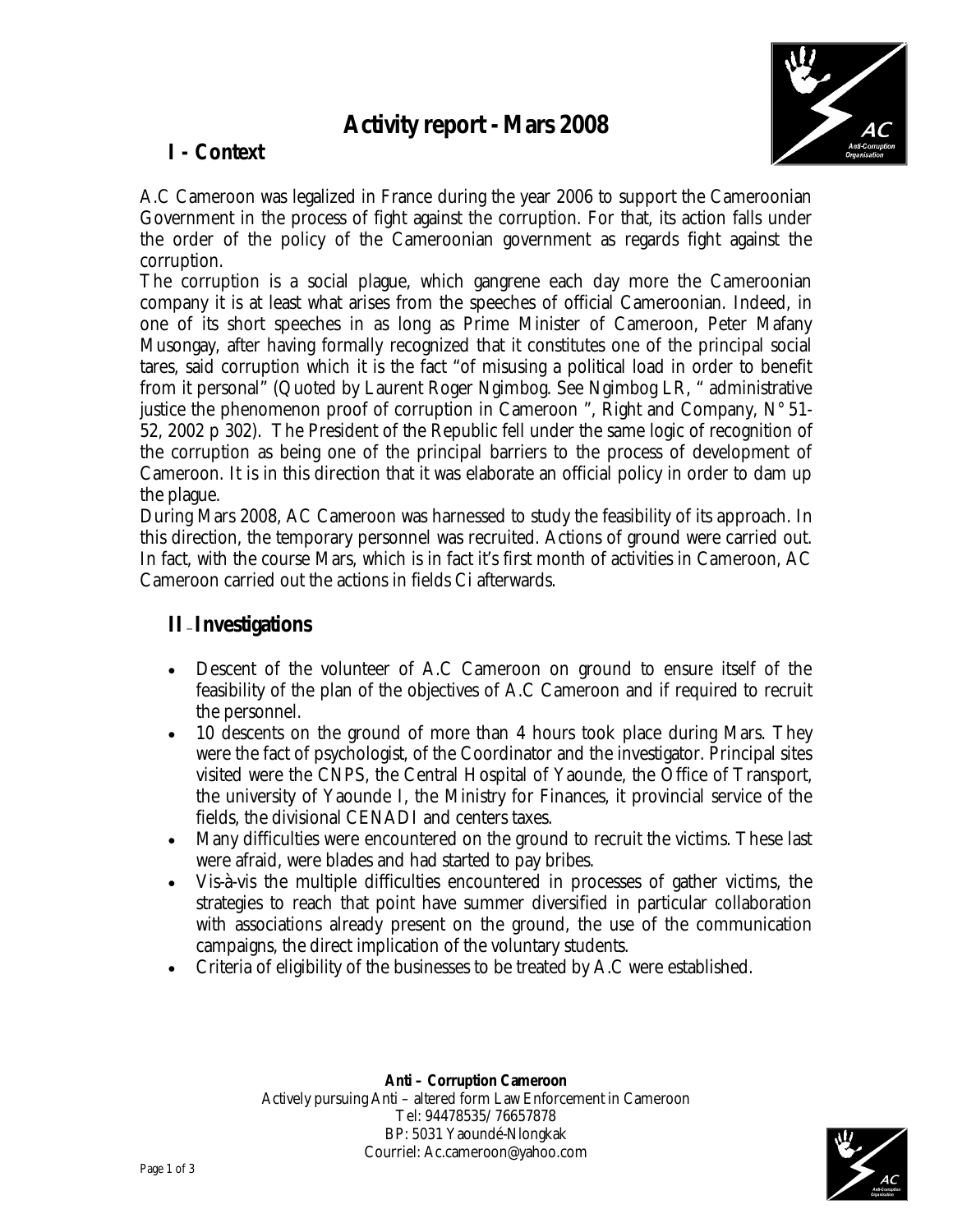### **III –Media**

- Meeting of the office of A.C Cameroon and admission of principle of publishing in "Cameroon Platform" (the Newspaper official) an article on the corruption and of the activities of A.C Cameroon.
- The plan of communication of A.C Cameroon was decree.
- The articles of press are sent to "Cameroon Platform", "The Herald" and with "Liberal".
- The plan of popularization of A.C Cameroon included also production of the posters which will be stuck in the principal ones sites of corruption with a number that the people victims of corruption will be able to use to be made known.
- A.C. Cameroon will obtain Hotline for to allow the victims corruption to make known itself.

# **IV-Legal**

Beginning of the constitution of documentation including/understanding texts of laws applicable as regards corruption to Cameroon.

- Preparation of a legal document serving as document in proof with the activities of A.C. Cameroon. (See in Appendix).
- A lawyer, Me Dzodo Maurice is contacted for to work for A.C Cameroon and it accepted.
- The coordinator of A.C Cameroon held 06 meetings with the legal administrative staff in order to perceive them sensitivity in the process of fight against the corruption. The latter showed themselves very reticent for the majority.

### **V-Human resources**

- The recruited coordinator is titular of Master of Development and Management of the projects; it is currently in second year of doctorate in right of the environment to the university from Versailles in France. It has 4 years of experiment in management because it was during all these years chief of the legal department of ONG LAGA.
- Interview of 3 people in order to provide for post of investigator.
- 2 of the interviewed people is in the course of test.
- A better definition of the stations and activities of the permanent and nonpermanent personnel is made.
- The psychologist and a volunteer is in hand of test. The lawyer, the bailiff and the consultant in communication were located and gave their agreement in principle for to work for A.C Cameroon.

### **VI –Finances**

**Anti – Corruption Cameroon**  Actively pursuing Anti – altered form Law Enforcement in Cameroon Tel: 94478535/ 76657878 BP: 5031 Yaoundé-Nlongkak Courriel: Ac.cameroon@yahoo.com